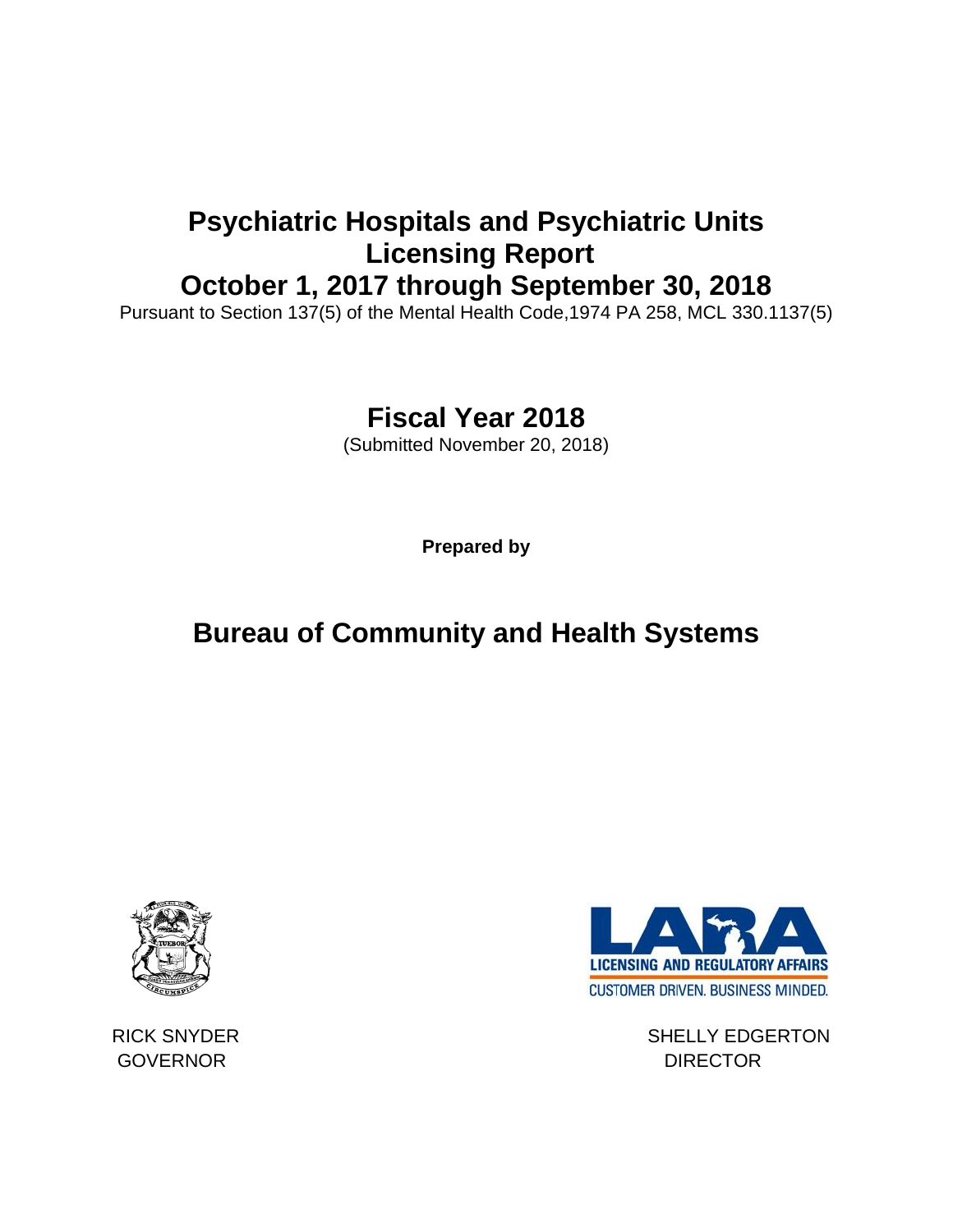#### **REPORT AUTHORITY**

Section 137(5) of the Mental Health Code, 1974 PA 258 as amended, MCL 330.1137(5):

The director of the department shall submit a report by December 1 of each year to the standing committees and appropriations subcommittees of the Senate and House of Representatives concerned with issues relating to mental health. The director shall include all of the following information in the report concerning the preceding fiscal year:

- 1. The number of initial applications the department received and completed within the 6-month time period described in subsection (3).
- 2. The number of applications rejected.
- 3. The number of applicants not issued a license within the 6-month time period and the amount of money returned to licensees under subsection  $(4).$

#### **DEPARTMENT OVERVIEW**

LARA is composed of agencies and commissions that promote business growth and job creation through streamlined, simple, fair, and efficient regulation, while at the same time protect the health and safety of Michigan's citizens.

The Bureau of Community and Health Systems (BCHS) serves to protect and ensure safe, effective, efficient and accessible community and health care services delivered by state licensed and federally certified providers in Michigan. It is responsible for state licensing of facilities, agencies and programs under all of the following public acts:

•

- Adult Foster Care Facility Licensing Act, Act 218 of 1979
- Child Care Organizations Act, Act 116 of 1973
- Mental Health Code, Act 258 of 1974
- Public Health Code, Act 368 of 1978.

The bureau also serves as the state agency responsible for conducting certification activities on behalf of the federal Centers for Medicare and Medicaid Services (CMS) to ensure that covered health providers and suppliers meet federal conditions to participate in the Medicare and Medicaid programs.

The majority of state licensing activities involve the issuance and renewal of licenses to qualified facilities, agencies, and programs; conducting initial, routine and revisit inspections to determine compliance with state and federal requirements; and investigating complaints against state licensed and federally certified providers.